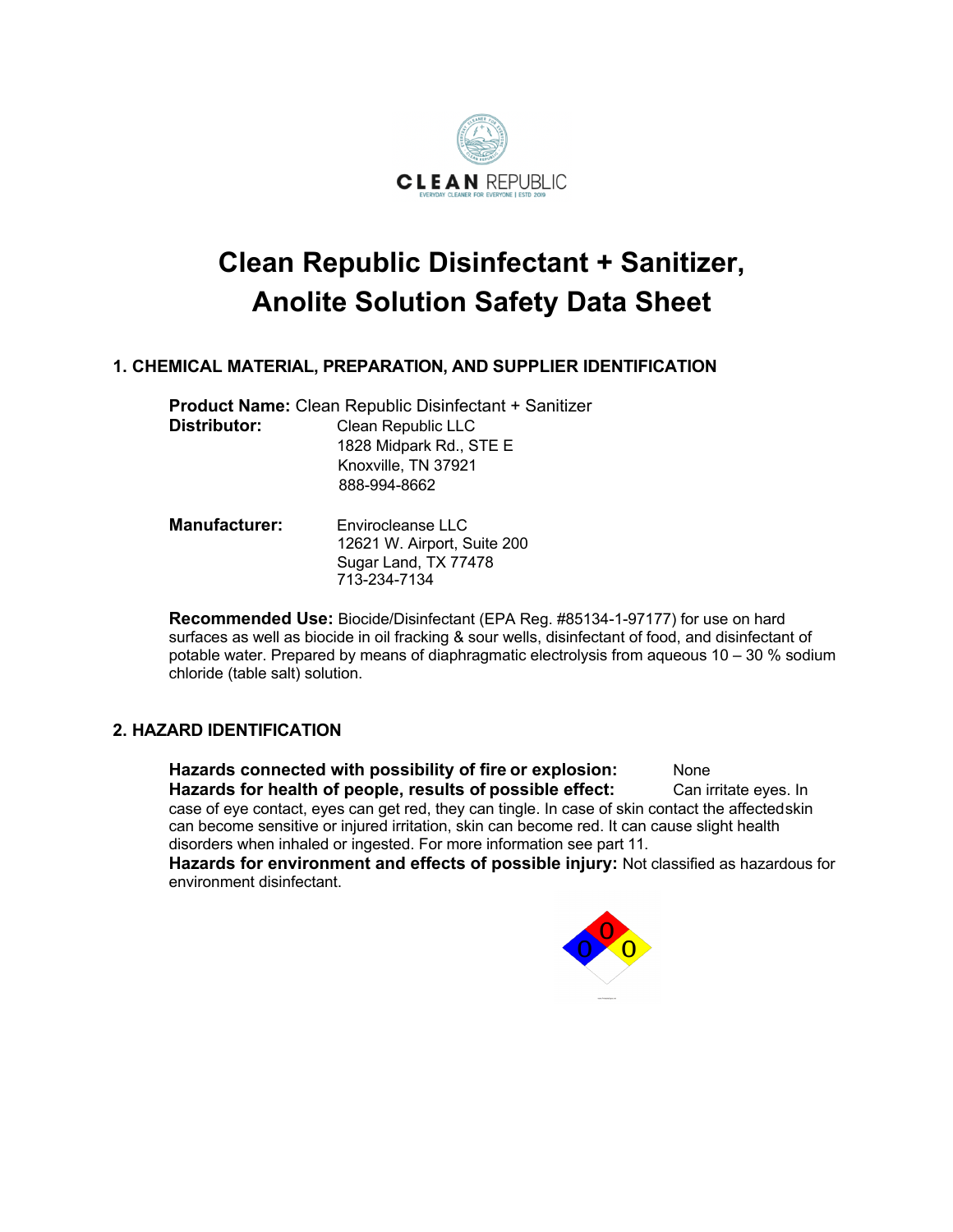# **3. COMPOSITION/INFORMATION ON INGREDIENTS**

| <b>CAS No.</b>      | <b>EINECS</b><br>INo. | <b>Chemical</b><br><b>Name</b>                                | Concentration (%)<br><b>loduct Mass</b> | <b>Symbols of</b><br><b>Hazardousness</b> |
|---------------------|-----------------------|---------------------------------------------------------------|-----------------------------------------|-------------------------------------------|
|                     | 7790-92-3 232-232-5   | Hypochlorous Acid 0.025%                                      |                                         | <b>None</b>                               |
| 7681-52-9 231-668-3 |                       | Hypochlorite Ion                                              | 0.00418%                                | <b>None</b>                               |
| N/A                 | N/A                   | Ozone, Chlorine<br>Dioxide, Chloric<br>Acid, Chlorous<br>Acid | < 0.0003%                               | None                                      |
| N/A                 | N/A                   | Water                                                         | 99.77%                                  | None                                      |
| N/A                 | N/A                   | Salt                                                          | 0.2%                                    | None                                      |

# **4. FIRST AID MEASURES**

**Inhalation: I**n case of inhalation, take the injured into the fresh air. If dizziness persists or symptoms of respiratory tract occur, immediately call 911.

**Skin Contact:** In case of skin contact, rinse with water.

**Eye Contact:** Immediately flush with water. If irritation persists, contact doctor.

**Ingestion:** Rinse mouth with water, drink water.

**Measures that can be taken only by doctor:** Effect can be considered as slight intoxication with chlorine. In case of suspicions of intoxication with this material, contact immediately the nearest first aid, poison control center or local Emergency room.

# **5. FIRE FIGHTING MEASURES**

**Flammability of the Product:** Non-Flammable

**Suitable fire extinguishing measures:** N/A.

**Hazardous Thermal Decomposition Products:** Trace amounts of chlorine gas may be present if product is exposed to extreme heat.

# **6. ACCIDENTAL RELEASE MEASURES**

**Measures of collective protection and personal protection:** When washing or rinsing spilled product, it is recommended to ventilate the room, wear waterproof gloves. Take appropriate measures to avoid inhaling vapours.

**Environment pollution preventive measures:** N/A

**Gathering and neutralization measures:** Clean and gather the spilled preparation with any absorbing material. Additional decontamination ways are not necessary as Anolite decomposes within hours, returning to its initial state - water and salt. Do not use the gathered preparation for its purpose, it is can be emptied into sanitary sewer.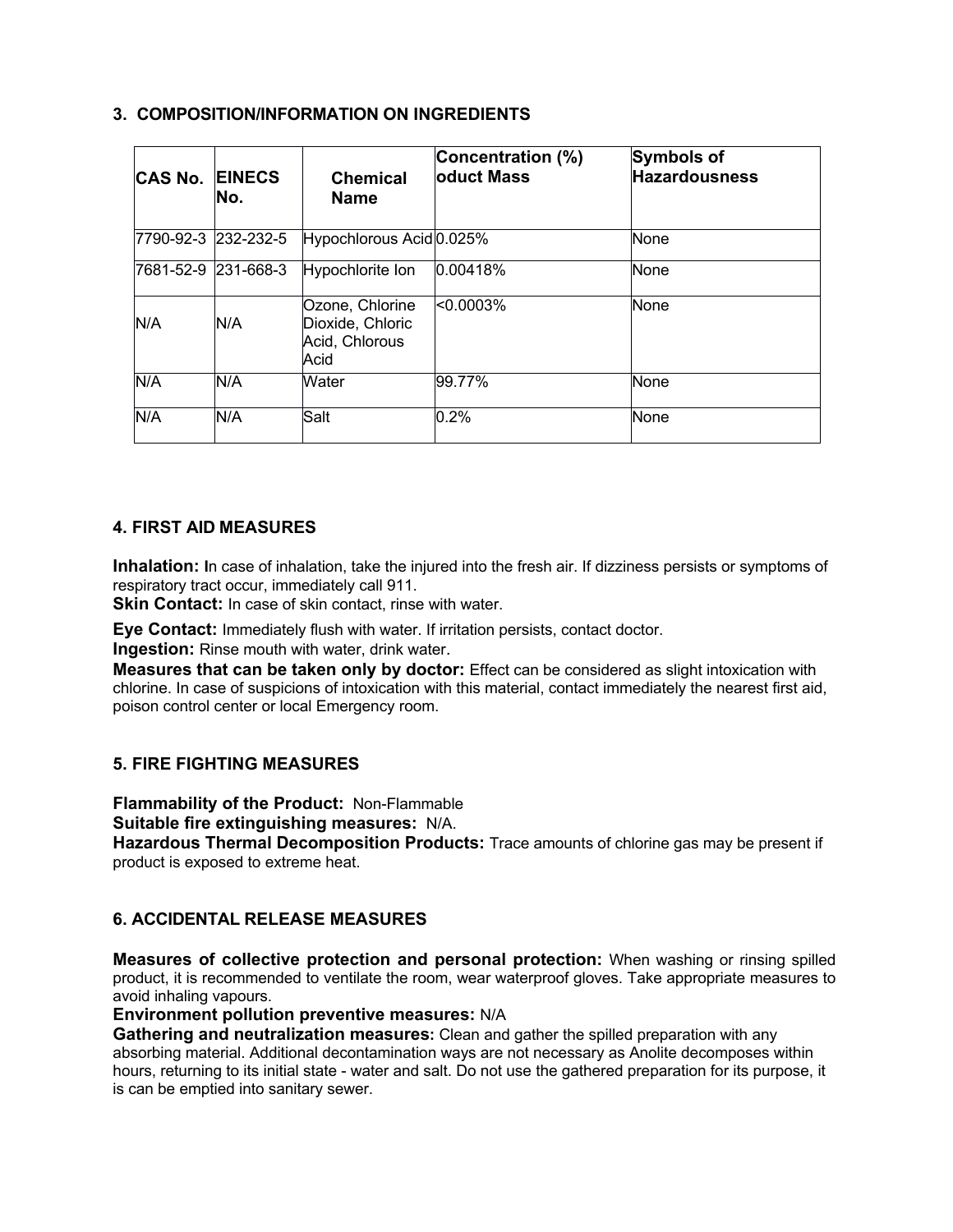# **7. HANDLING AND STORAGE**

**Requirements and recommendations for handling:** Handle in accordance with the requirements of handling instructions found on the product label.

**Requirements for storage:** Store in tightly closed, UV-resistant container in a dark and cool place. Storage temperature should not be less than 5°C.

**Requirements to packing of chemical material, preparation:** Tightly closed plastic bottles, reservoirs or containers, meant for storing Anolite by the user. Packaging must always be market with an approved label.

# **8. EXPOSURE CONTROLS / PERSONAL PROTECTION**

Avoid direct contact with eyes, mucous membranes or direct inhalation of product. With continuous direct skin contact, recommend wearing protective latex or similar gloves. Product can bleach clothing if direct contact occurs.

| <b>Physical State:</b> | Liquid, mist, ice         |
|------------------------|---------------------------|
| Color:                 | Colorless                 |
| Odor:                  | Slight chlorine-like odor |
| pH:                    | $6.0 - 7.5$               |
| Specific Gravity:      | $1.02 - 1.06$ g/L         |
| Freezing Point:        | $0^\circ$ C               |
| <b>Boiling Point:</b>  | $100^\circ$ C             |
| Flash Point:           | N/A                       |

## **9. PHYSICAL AND CHEMICAL PROPERTIES**

## **10. STABILITY AND REACTIVITY**

**Stability:** Product is stable under normal ambient temperatures including ice as well as maintaining stability up to 82<sup>0</sup> C. No use of stabilizers required to maintain product activity. No need for special safety precautions if product is converted to mist or ice form.

**Reactivity:** Non-combustible, Non Flammable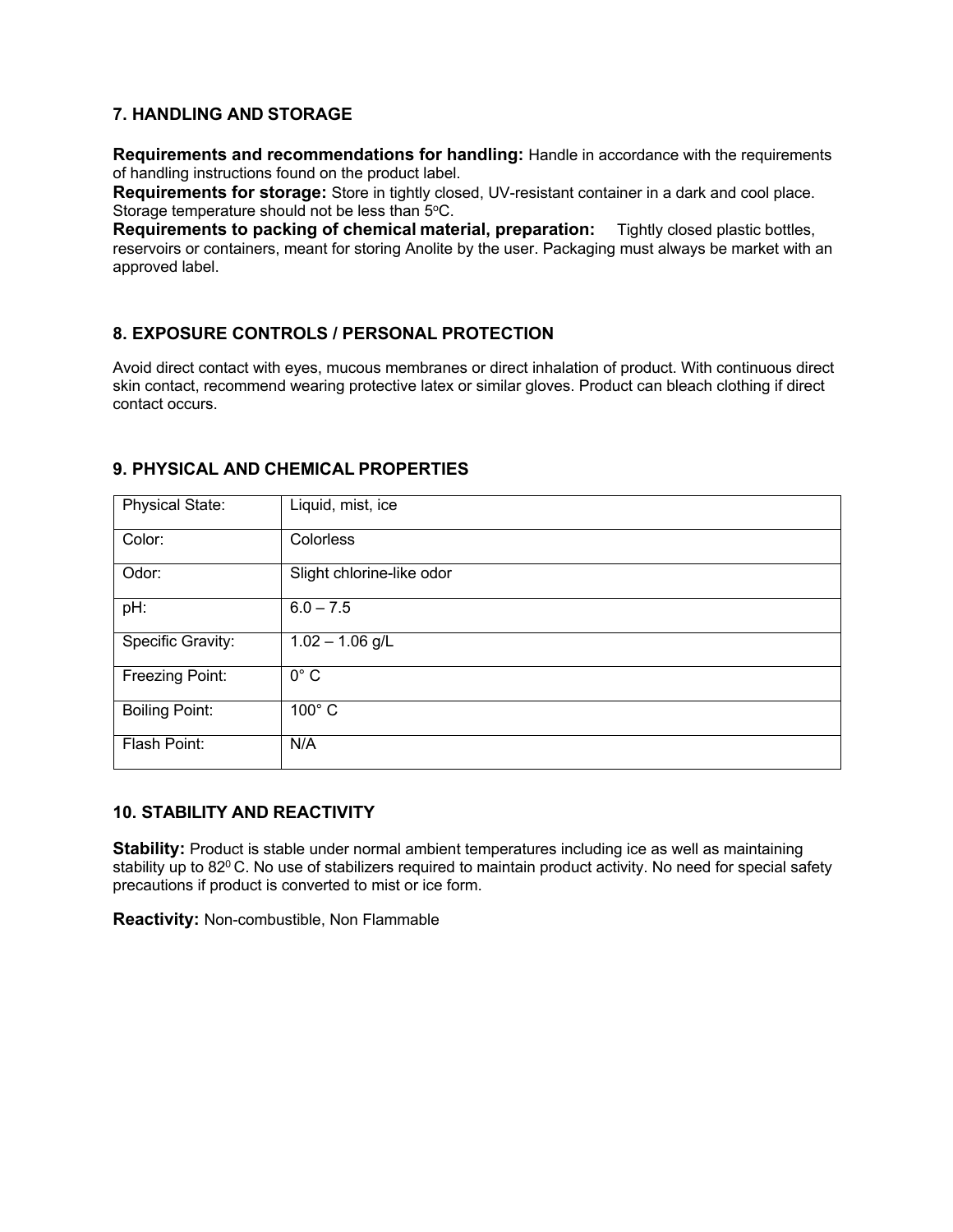## **11. TOXICOLOGICAL INFORMATION**

#### **Acute toxicity on animals:**

**Indigestion, LD<sub>50</sub>:** Tests with rats have established that even concentrated, 0.05 % Anolite solutions do not cause death.

**Inhalation, LC<sub>50</sub>: Not established.** 

**Through skin, LD<sub>50</sub> : Not established.** 

**Irritation:** Tests with rats guinea-pigs have established that long-term skin contact of concentrated, 0.05% Anolite solutions can cause dermatitis.

**Other effects on animals:** Tests have established that lethal to animals can be only concentrated 0.05 % Anolite solution injections, however lethal effects could not be achieved even after prolonged use of such concentration solutions.

#### **Effects on human:**

**Inhalation:** In case of correct use of Anolite, real danger does not exist. However when mixing concentrated solutions with acids or acidic preparations bigger quantity of chlorine can be emitted. Chlorine vapor has a pickling effect. Burning sense can occur, difficult and more rapid breathing, headache, dizziness, soar can tingle. After some time symptoms similar to asthma can occur. Long-term effect causes lung oedema.

**Eye contact:** Possible tingle, eye redness.

**Skin contact:** 0.05% Anolite can cause skin irritation, redness if skin is sensitive. Tests with animals have established that long -term repeated effect can cause dermatitis.

**Ingestion:** Test data does not exist.

**Sensitization:** Tests with guinea-pigs have established that even long-term contact does not cause allergy.

**Carcinogenicity, mutagenicity, toxicity to reproduction:** During tests with animals these effects have not been established. It is not harmful, non-toxic, non-carcinogenic to warm-blooded organisms and animals.

# **12. ECOLOGICAL INFORMATION**

**Chemical material, preparation properties with possible effect for environment:** Hazardous for pathogenic organisms, viruses, and mildew fungi as a disinfectant.

**Ecotoxicity (toxicity for water, soil organisms, other animals and plants):** Lethal concentrations:

Fish: Not established May be toxic to aquatic life in very large quantities

Daphnias: Tests have established that concentrated Anolite solutions attenuated in ratio 1:500 are not hazardous for daphnias

**Mobility:** Rapidly dissolves and resolves in water, dissipates.

**Dissipation and decay (biodegradation) in environment:** When getting into environment concentration of active chlorine decreases depending on water pH, microbiological, organic contamination, materials dissolved in it. The higher environment contamination, the quicker Anolite decays and neutralizes.

**Bioaccumulation:** N/A

**Data on other effects:** N/A